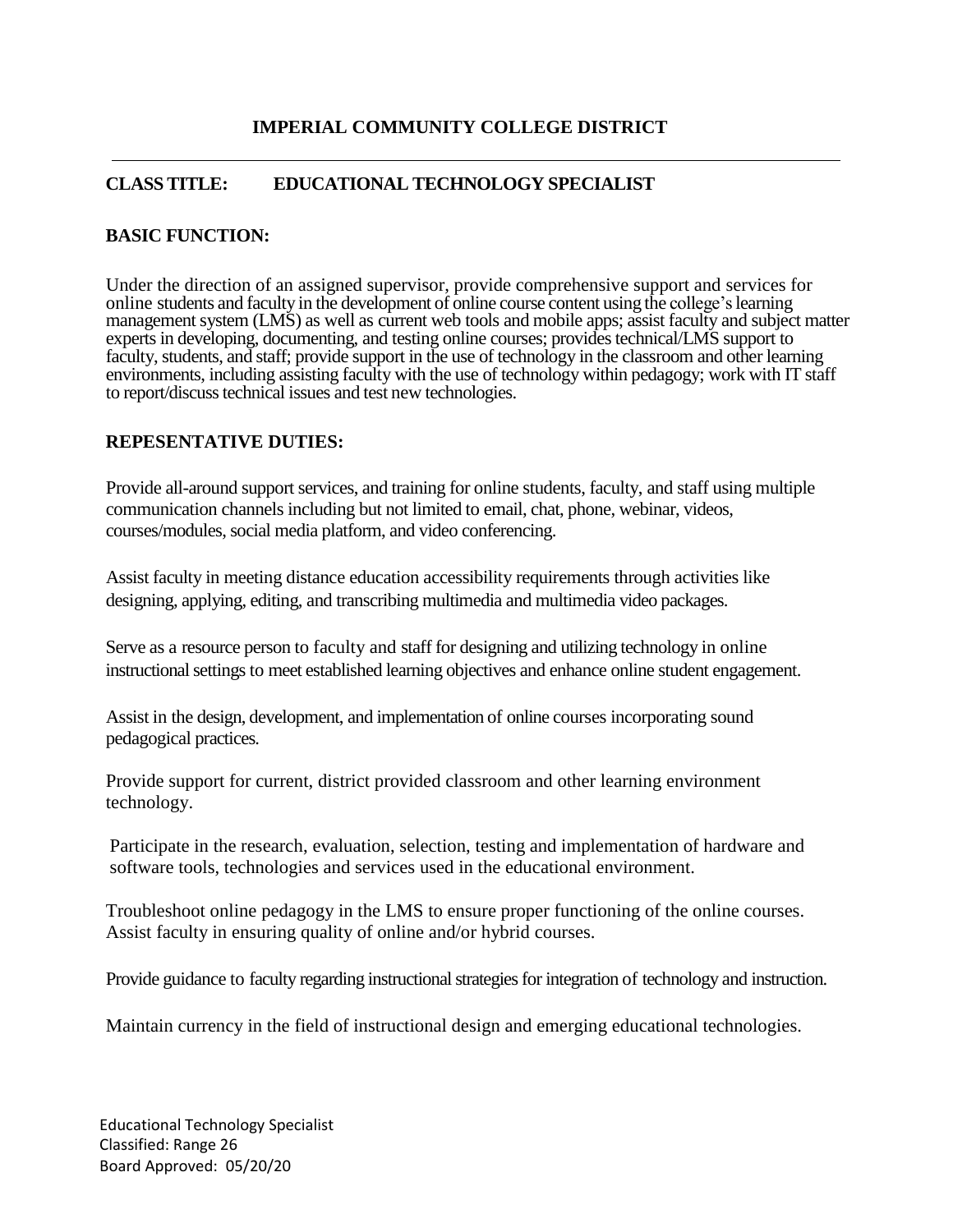Collect and analyze data related to online student experience and use this data in improving and developing educational technology to improve student success.

Other related duties as assigned.

## **KNOWLEDGE AND ABILITIES**

KNOWLEDGE OF: Media product design principles and practices. Learning styles and environments. Teaching methodologies. Computer-based multimedia technologies. Web/electronic publishing. Video technologies; and software including web development, word processing, graphic packages, authoring, spreadsheet, data base, and multimedia specific packages for a variety of platforms. ABILITY TO: Design and produce multimedia, web and video packages, including digital editing and production organization. Maintain records and make technical reports as required. Organize projects. Meet deadlines. Research and work independently. Explain complex technical and quantitative information to general audiences and individuals. Learn new skills as required by the changes in technology. Communicate effectively, both orally and in writing, and work cooperatively with faculty, students and other staff members both individually and in group settings. Train faculty, staff and students in educational technologies.

# **EDUCATION AND EXPERIENCE:**

Any combination equivalent to: Bachelor's degree in instructional design, education technology, instructional communications, computer information science, media communication or a related field and two years of experience in web design/publication and application or computer-based multimedia for instructional or training purposes, including experience in using courseware, multimedia authoring systems, development and production software/equipment, digital imaging, audio and video.

OR

Any combination equivalent to: Associate's degree in computer science or a related field and two additional years of qualifying experience (see above for qualifying experience) for a total of four years of experience.

Educational Technology Specialist Classified: Range 26 Board Approved: 05/20/20